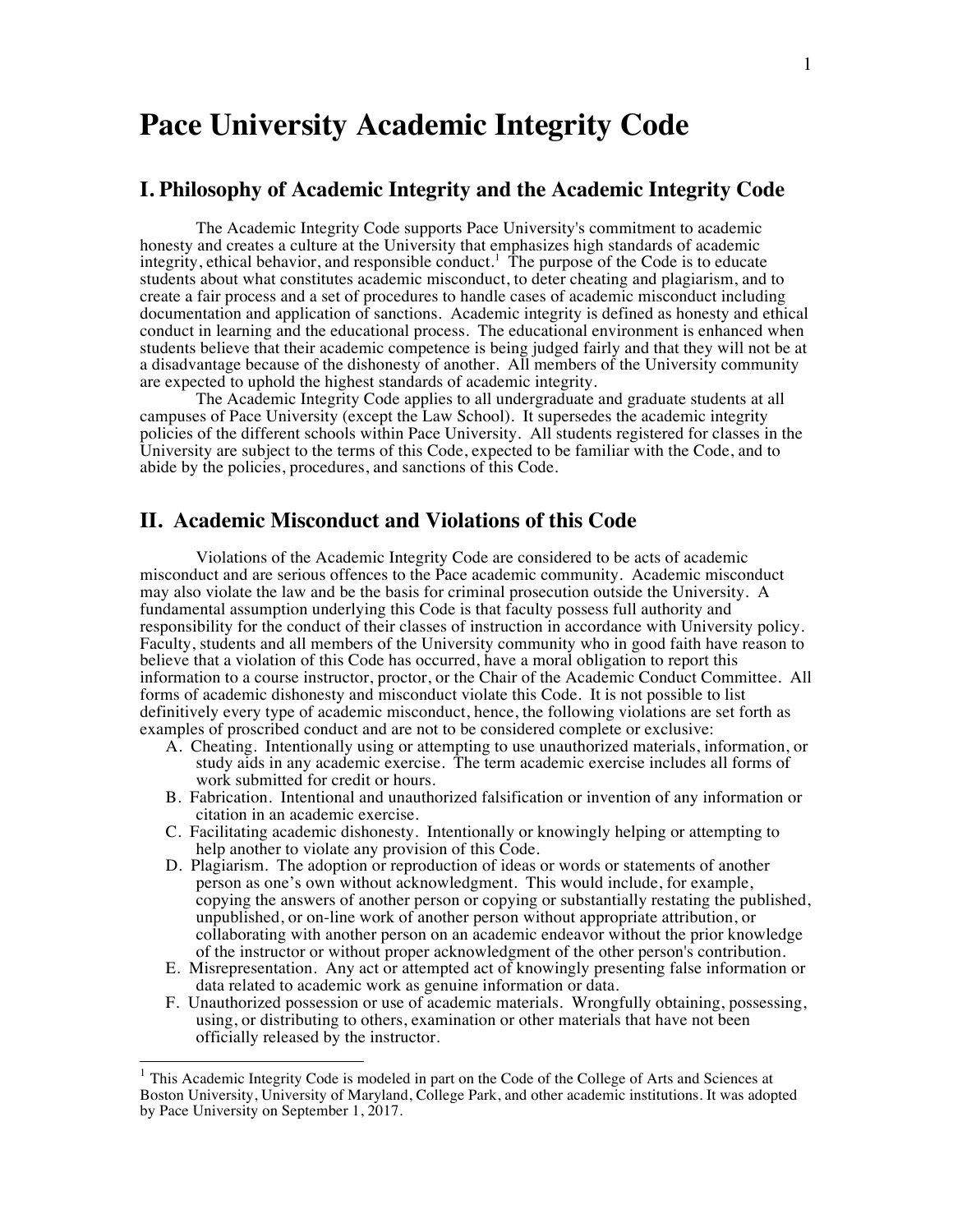- G. Unauthorized communication. Any form of communication (except with the instructor or proctor) during an examination, or knowingly informing another of the content of an examination not officially released by the instructor.
- H. Forgery or alteration. Placing any unauthorized signature on any school-related document or making any unauthorized change to an examination or other work product, grade, grade list, official University record or document (including but not limited to transcripts, letters of recommendation, degree certificates, or other school-related documents).
- I. Theft or destruction of academic materials. Removing or destroying examinations, examination books or similar materials, or any work product before or after submission, including wrongfully altering evidence of possible poor performance.
- J. Duplicative work. Submitting the same or substantially the same work product in response. to a subsequent assignment. It is expected that students produce new coursework for each assignment; material produced for credit prior to a course may not be submitted for credit to another instructor without his or her prior knowledge and consent, nor may a student submit the same or substantially the same work product simultaneously to two different course instructors for credit.
- K. Acts that are harmful or unfair to other students. Unauthorized removing, damaging, or altering materials from libraries, classrooms, or offices; altering or destroying another student's work or records; inappropriately permitting another student to use one's knowledge, information, or work product; or in any way interfering with the work of another so as to impede the other's academic performance or the fair judgment thereof.
- L. Making or offering any false statements to the Academic Conduct Committee regarding any Academic Conduct Committee matter.
- M. Other violations.<sup>2</sup> Violation of any other University rule, regulation, policy or sanction, relating to matters of academic integrity.

### **III. Procedures**

It is the goal of this Code to establish procedures that are fair for both students and faculty, and that will be followed and applied in good faith by the University.

Course instructors and other school officials, who have knowledge of an act or acts which they deem constitute academic misconduct, hereafter shall follow the procedures set forth in this Code, to include the obligation to document and report such misconduct to the Chair of the Academic Conduct Committee. The Pace University community, its students, faculty, staff, and administration, encourages all course instructors to make full use of this Code and to use the procedures outlined below to help promote academic honesty and ethical conduct within the University. An examination proctor, if aware of an act or acts of academic misconduct, is obligated to report this information to the course instructor.

If a student or another member of the Pace community is aware of an act or acts of academic misconduct, he/she shall contact the course instructor and/or the Chair of the Academic Conduct Committee who shall thereafter consult with the course instructor.

In furtherance of the objectives of fair and expeditious resolution of matters of possible violations of this Code, two forms of resolution are available: Direct Resolution and Resolution by the Academic Conduct Committee. In cases involving issues of academic integrity, the following procedures shall be applied:

#### **A. Direct Resolution**

1. If:

(a) the person initiating the charges (hereafter referred to as the complainant) is a

<sup>&</sup>lt;sup>2</sup> If the matter concerns student academic integrity, it shall be reported by the instructor or complainant to the Chair of the Academic Conduct Committee. See the procedures outlined in Section III. If the matter concerns behavioral conduct, the matter shall be adjudicated under appropriate policies and procedures set forth in the Student Handbook. If the matter introduces multiple concerns (for example, academic integrity, behavioral conduct, discrimination, the Title IX Coordinator/Affirmative Action Officer and/or any other appropriate University Official, the Chair of the Academic Conduct Committee, and the Dean for Students, shall coordinate the procedures.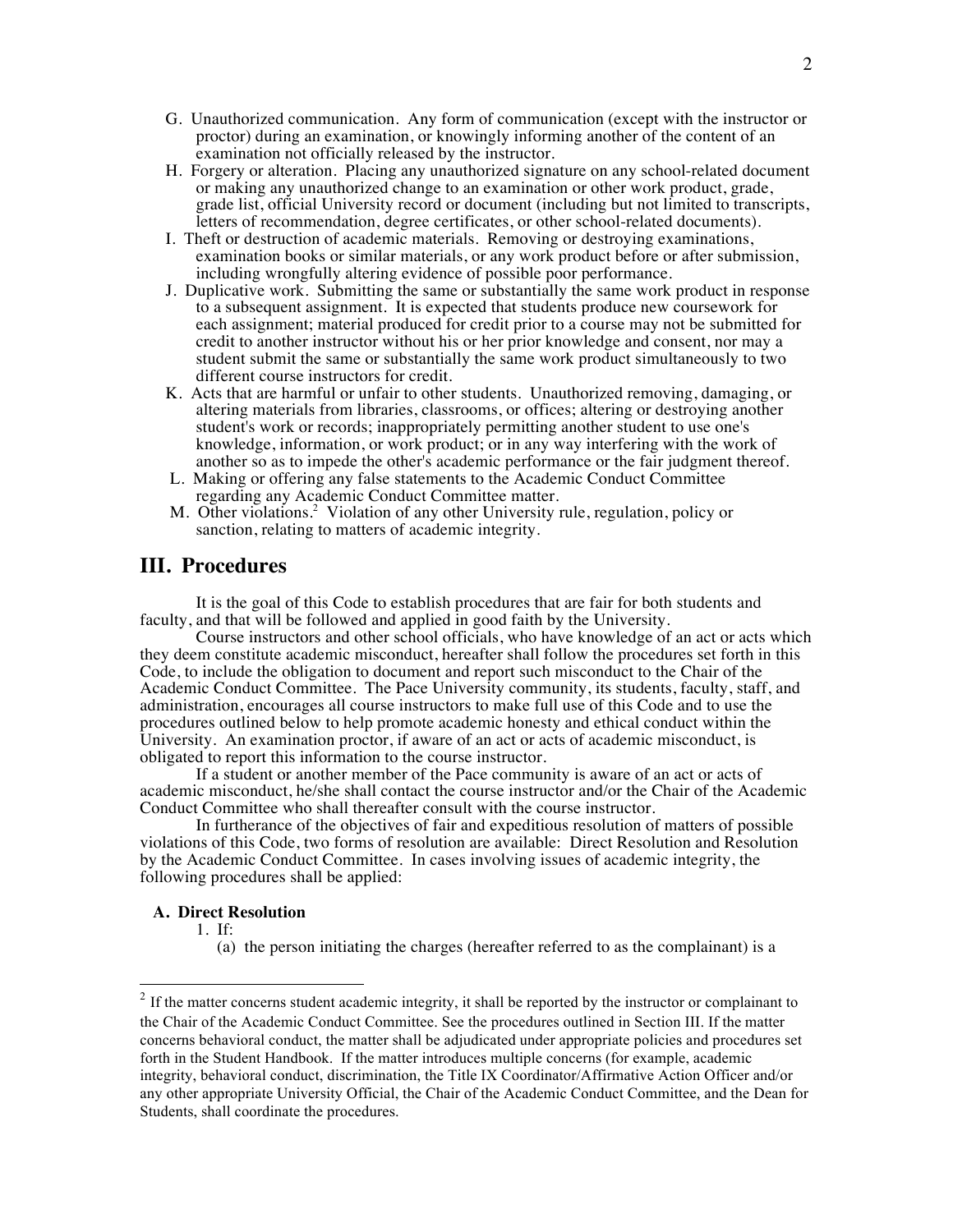course instructor, and

- (b) the alleged academic misconduct relates directly to a course taught or an examination monitored by the instructor or a proctor, and
- (c) neither the student's official academic record or the file of the Academic Conduct Committee contains evidence of any instances of prior academic misconduct, then the complainant, in his or her sole discretion, shall have the option of attempting Direct Resolution of the matter. If the instructor as complainant has a legitimate educational interest in a student's educational records, he or she may consult either the student's official academic record or the file of the Academic Conduct Committee to determine whether there have been any previous violations of the Code by the student.<sup>3</sup> (If the complainant determines that the student has previously violated the Code, he or she must notify the Chair of the Academic Conduct Committee as described in Section III.B.)
- 2. As soon as practicable, the complainant shall inform the student suspected of academic misconduct of that person's observations, conclusions, and the proposed sanctions to be imposed.
- 3. The student will be given a reasonable time, but not less than twenty-four hours, to consider the accusations and proposed sanctions and can consult with anyone he or she wishes about these matters.
- 4. If the student accepts the proposed sanction, the matter may be resolved between the student and the complainant. All violations of the Code shall be documented and reported to the Chair of the Academic Conduct Committee. The complainant shall submit to the student the standard form entitled Documentation of Direct Resolution. The form shall be completed by the complainant and then signed by both parties. The complainant shall submit the form to the Chair of the Academic Conduct Committee, who will send/place the form in the Committee's file located in the Office of Provost on each campus. The Chair of the Academic Conduct Committee is also encouraged to send a copy to the student's academic advisor.
- 5. If, after discussion between the complainant and the student, the student does not contest the charges but is, for any reason, unavailable to sign the Documentation of Direct Resolution form, the complainant shall notify the Chair of the Academic Conduct Committee (as described in Section III.B.2).
- 6. If a student feels that he or she is unsatisfied with the outcome of the Direct Resolution process, or that he or she has been unjustly accused and/or penalized by an instructor for alleged academic misconduct, the student may follow the Student Grievance Procedure outlined in the Student Handbook. If the matter concerns a grade, the student may follow the Grade Appeal Procedure outlined in the University Catalog. If the Dean for Students, Assistant Dean for Community Standards and Compliance, or the Dean of the College in which the course was taught, determines that the matter is primarily an issue of student academic integrity, the Dean or Assistant Dean for Community Standards and Compliance may refer the matter to the Chair of the Academic Conduct Committee for consideration**.**
- 7. If the alleged violation of the Code takes place during the months of June, July, or August, the complainant may resolve the matter through Direct Resolution or may contact the Committee Chair by telephone or e-mail. If the matter can not be resolved through Direct Resolution, either through the complainant or the Committee Chair (as also described in Section III.B.3), the matter shall be postponed until the fall semester, when a Committee hearing may be convened, if necessary.

#### **B. Resolution by the Academic Conduct Committee**

 If the complainant is a school official other than a course instructor, or the complainant elects not to attempt Direct Resolution, or the student and the complainant can not within a reasonable period of time reach an accord; or the matter is not subject to Direct Resolution by the

 $3$  The University and this Code adhere to the Family Educational Rights and Privacy Act of 1974 as Amended.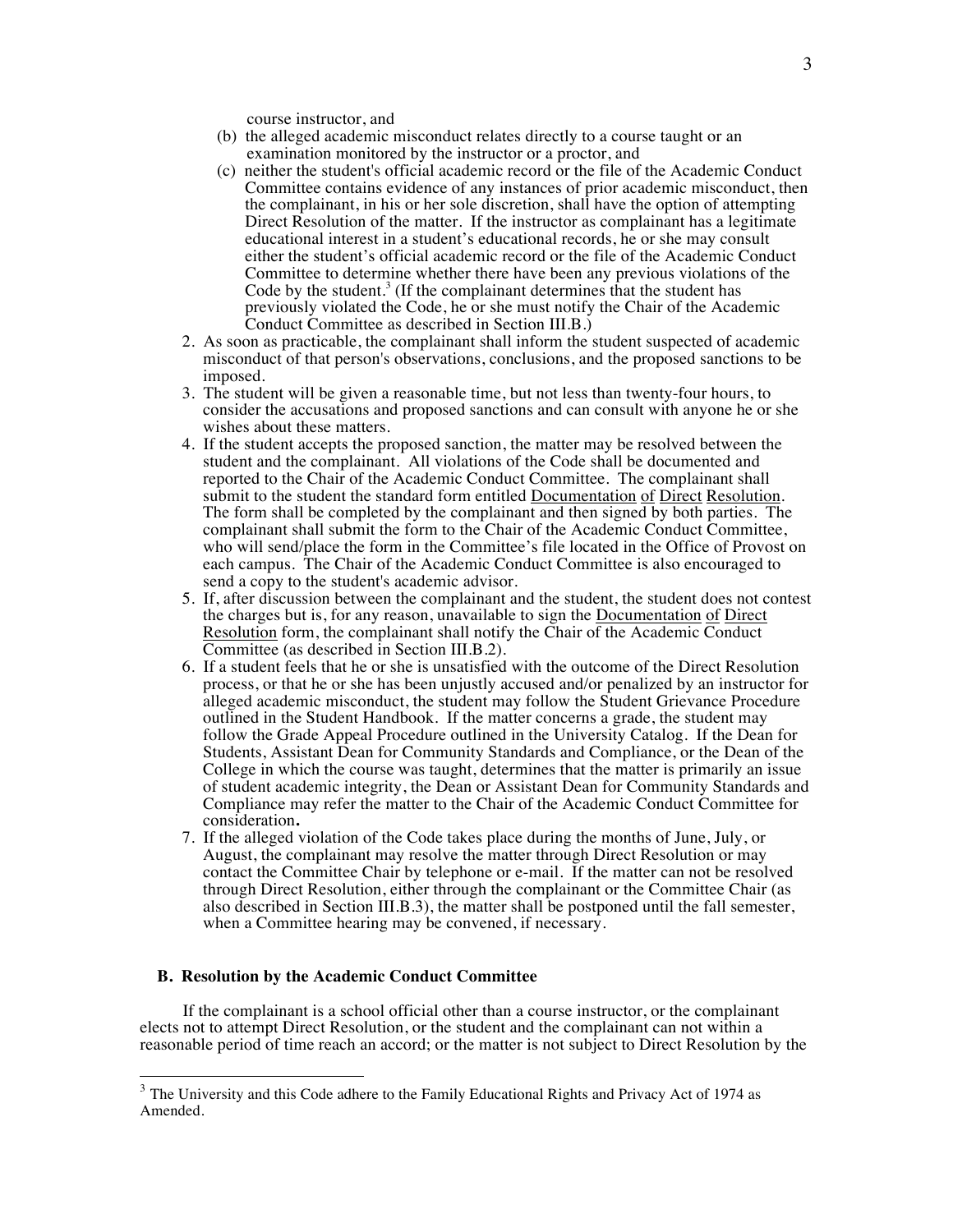complainant (for example, if the student's official academic record or the file of the Academic Conduct Committee contains a record of a prior instance of academic misconduct), the following procedures shall apply.

- 1. The complainant shall notify the Chair of the Academic Conduct Committee in writing:
	- (a) describing the alleged act of academic misconduct (including the date, time, witnesses if any, and other details);
	- (b) enclosing and/or describing relevant evidence, if any;
	- (c) describing any discussions between the complainant and the student;
	- (d) requesting that the matter be addressed by the Academic Conduct Committee (hereafter referred to as the Committee).

Upon receipt of written notification from the complainant, the Committee Chair may, in his or her sole discretion, attempt to resolve the matter between the complainant and the student, within a reasonable period of time, before convening the Committee. The Committee Chair may only impose the sanctions described in Section  $\tilde{V}$  of this Code. If the Committee Chair successfully resolves the matter, the Documentation of Direct Resolution form shall be completed and signed by the complainant, the student, and the  $\overline{\text{Committee Chain}}$ . If the matter is not so resolved by the intervention of the Committee Chair, he or she shall cause the Academic Conduct Committee to be convened.

#### **C. The Academic Conduct Committee**

- 1. Two Academic Conduct Committees shall report to the Provost. One Committee shall handle cases that occur in Westchester and the other shall handle cases that occur in New York City. Membership of each Committee shall consist of eleven persons including the Chair: six faculty members and five students. The six faculty members on each Committee will serve for terms of two years, which will be staggered so that each spring three faculty members shall be elected at large by each Location Council of the Joint Faculty Council to serve on the Committee. The students shall serve on the Committee for a term of one year. Each spring, five students shall be elected at large through the Student Government Associations on each campus, New York City and Westchester, to serve for the following academic year. Service on the Committee shall begin on the first day of the fall semester and continue through May of the spring semester. Each year, at the first meeting of the Committee, the Committee members shall elect a Chair who must be a faculty member. A faculty member may serve as Chair for more than one year if he or she is reelected by the Committee. The Committee Chair, in addition to serving on the Committee from September through May, shall make himself or herself accessible by telephone or e-mail during the summer months.
- 2. Members of the Committee shall notify the Committee Chair, and shall be excused, if they are unable to attend a hearing or if any particular matter involves an actual or potential conflict of interest between the member of the Committee and the complainant or the student.
- 3. The Committee Chair may, but shall not be required to, appoint pro tempore members to replace members of the Committee who have been excused because of their inability to attend or to participate.
- 4. The Committee Chair shall: (a) arrange for the Committee to be convened as soon as practicable, and (b) submit to the Office of the Provost the following information: the names of the complainant, the student, and the date, time, and location of the hearing.
- 5. The Committee Chair shall inform the accused student (by letter, sent by certified mail, return receipt requested, at least ten days prior to the hearing) of the following: (a) The alleged violation of the Code;
	- (b) That the student is requested to attend the hearing and the date, time and location thereof;
	- (c) That the student may request the Committee Chair to reschedule the hearing for a reason deemed justifiable in the sole discretion of the Committee Chair;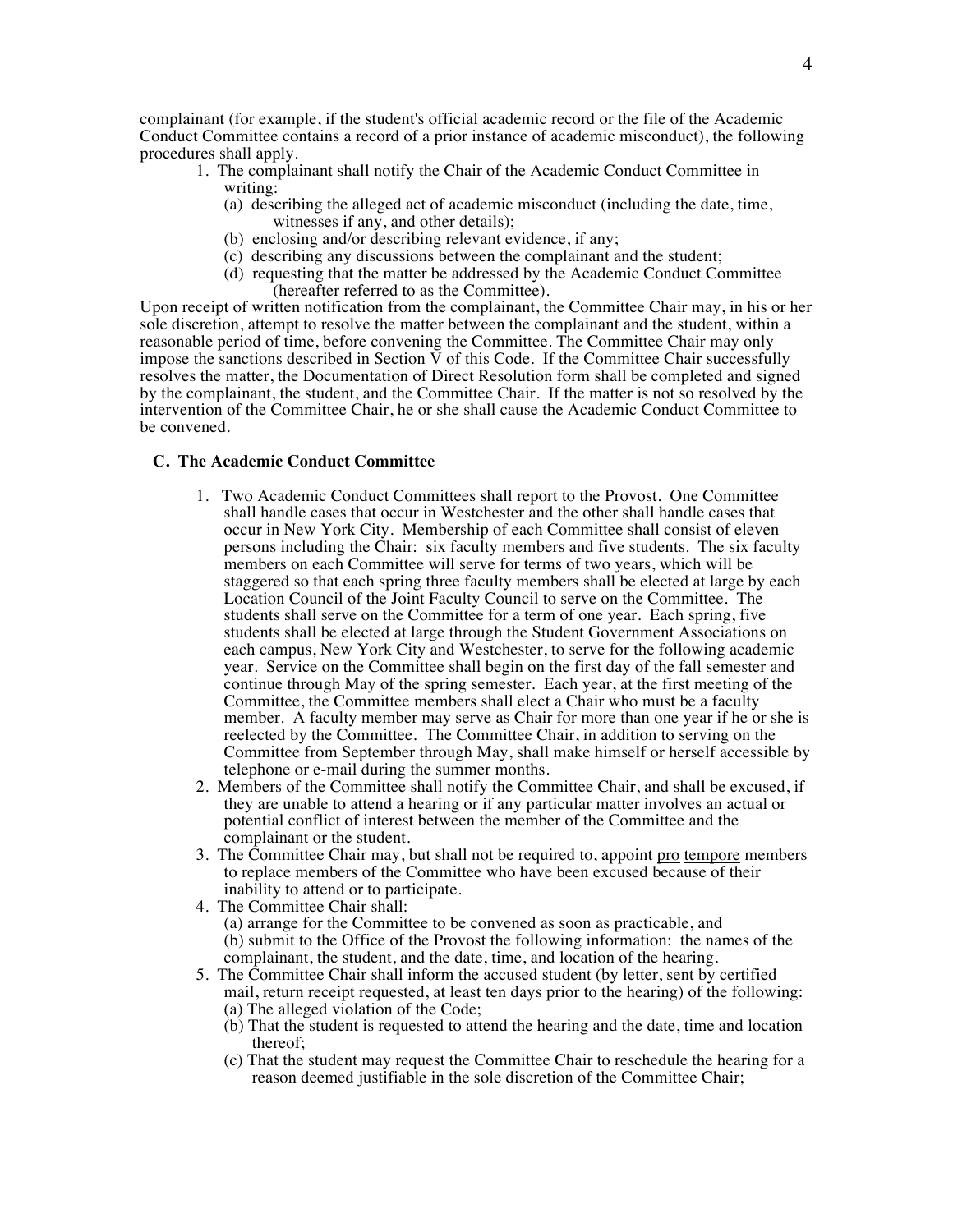- (d) That the student shall have the right to have access to and to obtain copies of any documents intended to be used as evidence at the hearing as well as the names of any witnesses who may testify at the hearing;
- (e) That the student shall be allowed to address the Committee and to produce witnesses on his or her behalf;
- (f) That the student shall have the right to question the complainant and the right to question any witnesses;
- (g) That at the hearing, the student shall be permitted to be accompanied by one person of his or her choosing, for example, a faculty advisor or an attorney, whose participation is limited to advising the student. The University neither provides nor pays for such advisors or attorneys.
- (h) University Counsel may attend the hearing and advise the Committee Chair and members of the Committee.
- 6. At least ten days prior to the hearing, the Committee Chair shall send a copy of the letter described in Section III.C.5 to the complainant.
- 7. The Committee Chair may submit a written request to the student asking him or her to provide any copies of relevant documents and a list of any potential witnesses that the student may present in his or her defense at the hearing. The student may be requested to submit such material to the Committee Chair at least three business days before the hearing.

### **D. The Hearing**

- 1. A quorum shall consist of seven members of the Committee, at least four of whom must be faculty members.
- 2. The Chair shall preside at the hearing, shall determine the scope of the hearings, and shall control all procedural aspects of the hearing in order to maintain fairness and decorum.
- 3. A majority vote of the Committee members present shall be required to render a judgment and impose a sanction. Votes of the Committee shall be by secret ballot and the Chair shall vote only to break a tie.
- 4. The hearing may proceed in the absence of the accused student if the Chair is satisfied that proper notice of the hearing was given to the student and, in the sole discretion of the Chair, there is no legitimate reason for the student's absence.
- 5. The order of the hearing shall be as follows:
	- (a) Statement of charges by the Chair;
	- (b) Presentation of evidence and examination of witnesses by the Chair. At the discretion of the Chair, members of the Committee may directly question the complainant, the student (if he or she elects to testify), and witnesses;
	- (c) Presentation of evidence and examination of witnesses by the student (may be waived by the student);
	- (d) Statement by the accused student (may be waived by the student);
	- (e) Deliberation shall take place only among Committee members;
	- (f) As soon as possible but not more than fourteen days after the hearing, the Committee shall determine whether the charges have been sustained and, if so, the appropriate sanction.
- 6. The hearings (but not the deliberations) of the Committee shall be recorded and preserved in the Office of the Provost. A copy of the recording may be obtained by the student from the Office of the Provost.
- 7. The Committee shall not be bound by judicial rules of evidence.
- 8. The burden of proof is on the University to establish that the student has violated the Code; the burden is satisfied based on a preponderance of the evidence.
- 9. The burden of proof is on the student to establish that any mitigating circumstances may be partly responsible for his or her actions or may warrant leniency on the part of the Committee; the burden is satisfied based on a preponderance of the evidence.
- 10. The complainant shall make himself or herself available for appearance before the Committee.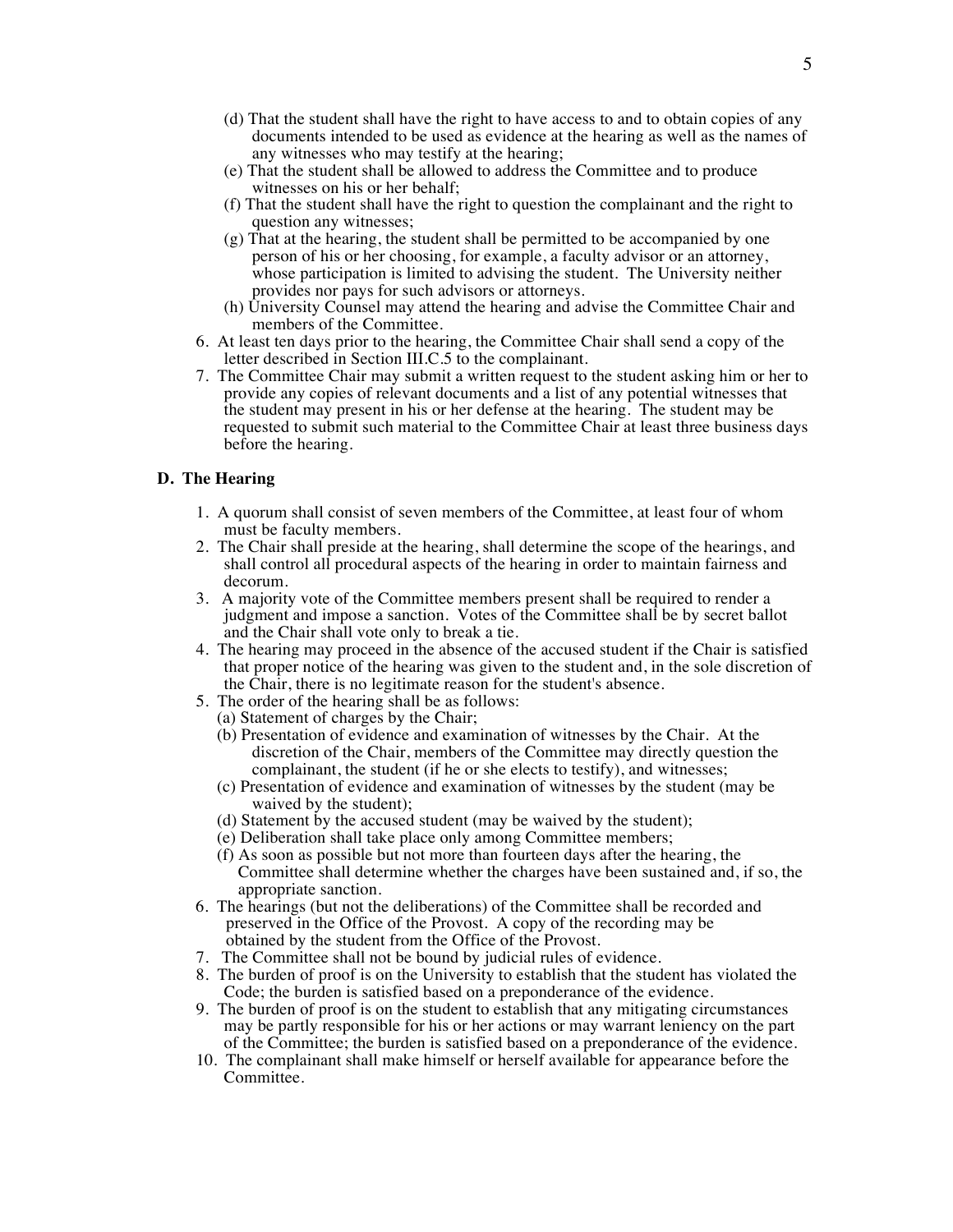- 11. The accused student, the complainant, and all witnesses appearing at the hearing, will be requested to make an oral affirmation that all testimony given at the hearing is truthful. This attestation will include an acknowledgment that any false statements made during the hearing may result in a charge of academic misconduct and a possible sanction for presenting false information to the Committee. If a witness testifies but is unwilling to make the oral affirmation, the Committee may draw adverse inferences from his or her refusal to do so. Witnesses to the alleged academic misconduct may be requested to provide a written report and, if requested, to make themselves available for appearance before the Committee.
- 12. The hearing shall be closed to the public. At the discretion of the Chair, witnesses may be excluded from attending parts of the hearing and any examination of other witnesses.
- 13. The hearing may be recessed and reconvened by the Chair if, in his or her sole discretion:
	- (a) additional evidence or witnesses are necessary or appropriate, or
	- (b) a fair hearing can not be held because of lack of decorum, disturbances, illness, or other causes.
- 14. A past incident of academic misconduct is not evidence of guilt on a pending charge, and previous violations may not be considered by the Committee to determine a possible subsequent violation of this Code. Such past incidents may only be considered to determine an appropriate sanction.
- 15. If, after a hearing, it is determined that a student did not violate this Code, all records of the Committee's proceedings shall be kept in a separate and closed file in the Office of the Provost. Only the Committee Chair, the Provost, and other authorized persons, shall have access to these closed files.
- 16. The University shall take all reasonable steps to insure the confidentiality of all proceedings and the records produced therefrom. However, should any matter developed during the course of the proceedings become public knowledge, the University reserves the right to issue appropriate statements.

#### **E. The Report**

- 1. A report of the Committee including statements of the charges, evidence, findings, and sanctions, shall be written by the Committee Chair and sent to the Provost as soon as practicable after the hearing.
- 2. The Office of the Provost shall notify the student (by letter sent by certified mail, return receipt requested) of the nature of the report, the sanction or sanctions, and the right of the student to, and the procedure for, an appeal. If the sanction is a File Notation (see Section V.A.4), the letter shall also notify the student of the procedure for removing the File Notation from the student's file.
- 3. The Office of the Provost shall send a copy of the letter described immediately above to the Committee Chair, the complainant, and the Dean of the school in which the student is enrolled.
- 4. The Office of the Provost shall retain the authority to instruct other offices of the University as required to administer the outcome of the hearing and any sanctions.

### **F. Self-Referral**

Students who commit acts of academic misconduct may demonstrate their renewed commitment to academic integrity by reporting themselves in writing to the Chair of the Academic Conduct Committee. The student's admission and self-referral may be considered a mitigating circumstance for purposes of determining a sanction. If it is determined by the Committee Chair or the Academic Conduct Committee as a whole, through investigation, through direct resolution, or through resolution by the Academic Conduct Committee, that a suspicion of academic misconduct existed at the time the student admitted the act, then the matter will be resolved in accordance with the normal procedures specified in this Code for resolving allegations of academic misconduct.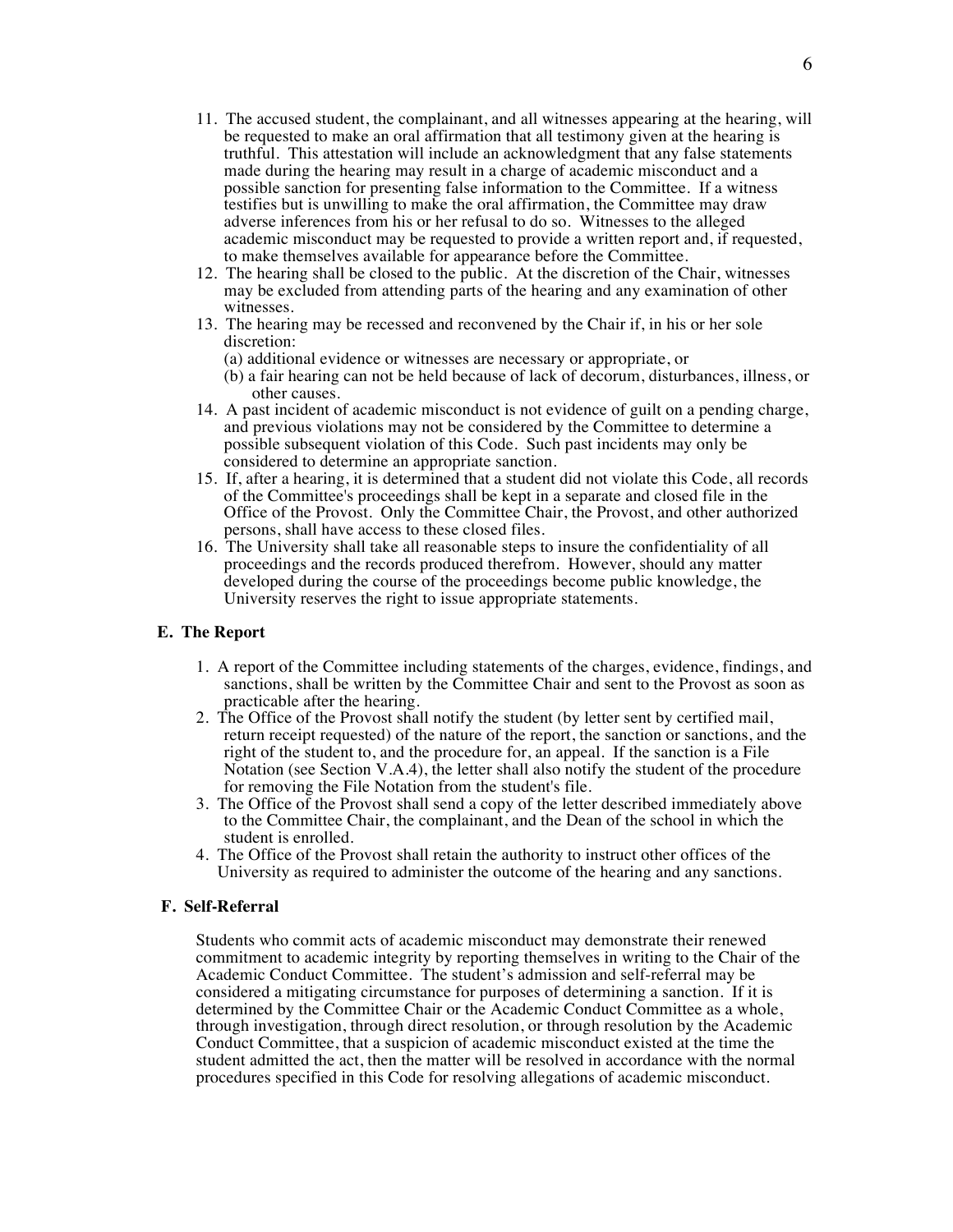### **IV. Appeal to the Provost**

- A. Time for Appeal. A student may appeal the findings and/or the sanction(s) within fourteen days of the sending of the letter (described in Section III.E.2) to the student by the Office of the Provost.
- B. Nature of Appeal. An appeal to the Provost shall be in writing, setting forth the basis of the appeal and whether the student is appealing the findings, the sanction(s), or both. The Academic Conduct Committee is not an advisory Committee to the Provost. The judgment of the Committee is conclusive and definitive. The judgment of the Committee may be modified by the Provost only for causes related to substantial prejudicial error in the Committee procedure or abuse of discretion on the part of the Committee.
- C. Scope of Review. The Provost shall review the Committee's report and may review the recordings and evidence presented at the hearing. If new evidence emerges at this time, the Provost may send the matter back to the Committee for reconsideration.
- D. Decision of the Provost. The Provost shall render a decision by written notice to the student within a reasonable time but not more than thirty days. Copies of the decision shall be sent to the Committee Chair, the complainant, and to the Dean of the school in which the student is enrolled. If Provost modifies the Committee's judgment, the Provost shall communicate his or her reasons for doing so, in writing, to the Committee Chair with his or her decision.

## **V. Sanctions**

If it is determined that a student violated this Code, the following sanctions may be imposed by the Chair of the Academic Conduct Committee, as appropriate, depending upon the circumstances and the gravity of the misconduct, including but not limited to any one or combination of the following:

### **A. File Notation**

- 1. For a very minor or technical violation.
- 2. The violation shall be noted in the student's official academic record and the Committee's file but shall not be recorded on the student's permanent transcript.
- 3. The violation shall not be disclosed when transcripts or other records are requested, except to a Pace school official who has a legitimate educational interest in the student's education records. This would include an instructor who believes the student has violated the Code and who wishes to consult the student's official academic record to determine if the student has previously violated the Code.
- 4. The notice of violation shall be removed from the student's official academic record: (a) if no further violations of this Code are committed by the student for a period of two years after the end of the semester in which the violation occurred, and
	- (b) thereafter, a letter is sent by the student to the Provost stating: the nature and date of the violation, that two years have passed since the end of the semester in which the violation occurred, that the student has not during that period violated the Code, and requesting that the notice of the violation be removed from the student's official academic record.
- 5. A File Notation shall place no restrictions on the student's participation in academic or non-academic activities.

### **B. Reprimand**

- 1. For violations of a minor nature or mitigated by extenuating circumstances.
- 2. A copy of the Reprimand will remain in the student's official academic record and the Committee's file but shall not be recorded on the student's permanent transcript.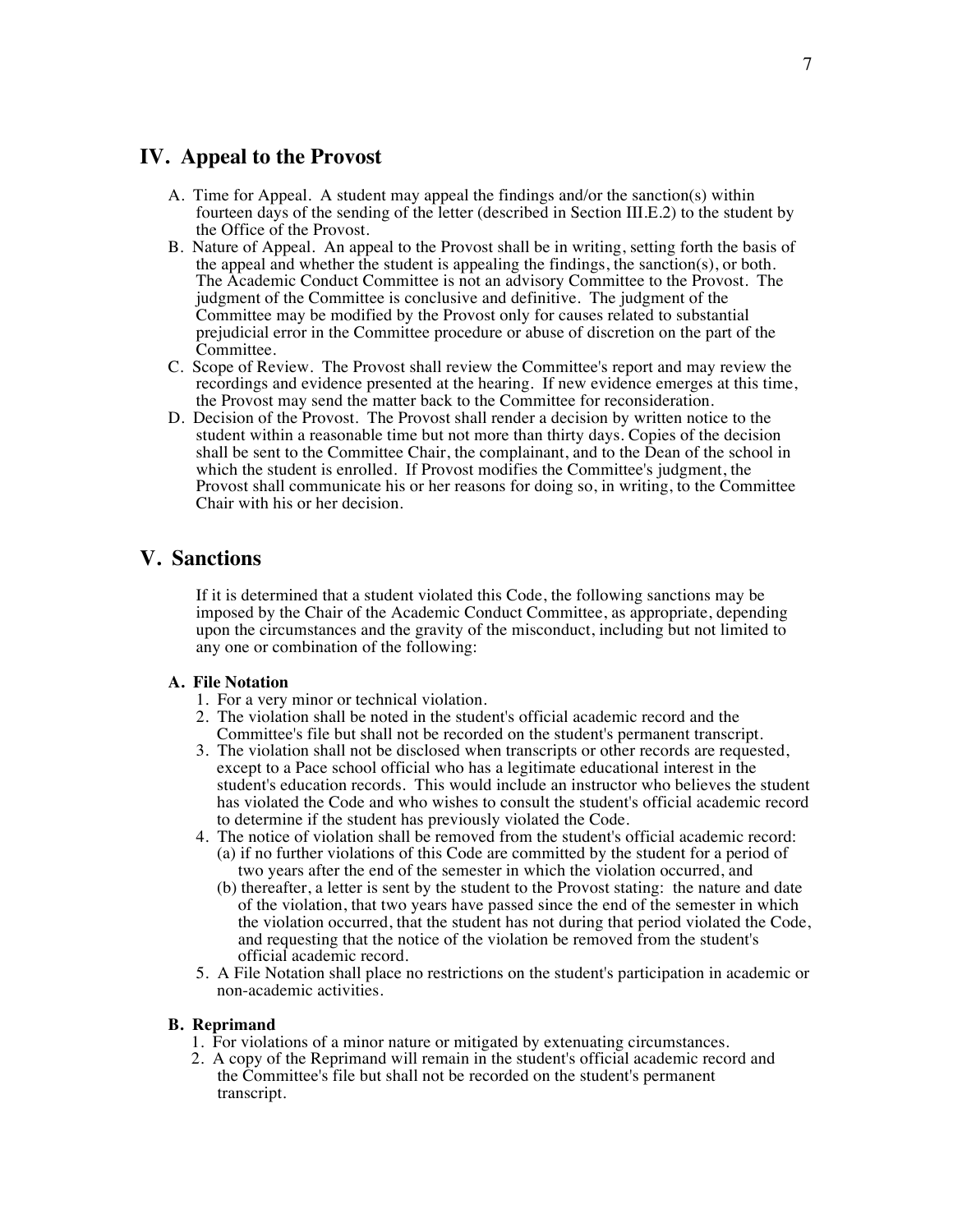8

- 3. A Reprimand shall not be disclosed when transcripts or other records are requested, except to a Pace school official who has a legitimate educational interest in the student's education records. This would include an instructor who believes the student has violated the Code and who wishes to consult the student's official academic record to determine if the student has previously violated the Code.
- 4. A Reprimand shall place no restriction on the student's participation in academic or non-academic activities.

### **C. Academic Disciplinary Probation**

- 1. For violations deemed serious enough to warrant modification or termination of the student's right and privileges.
- 2. Probation shall be imposed for a specified period of time.
- 3. Probation shall be noted in the student's official academic record, the Committee's file, and on the student's permanent transcript.
- 4. Probation shall bar the student from participation in any recognized extracurricular, co-curricular, or intercollegiate activities during the probation period.

### **D. Suspension**

- 1. For violations deemed sufficiently serious to warrant separation of the student from the University community for a specified time, but not serious enough to warrant expulsion.
- 2. Suspension shall be recorded in the student's official academic record, the Committee's file, and on the student's permanent transcript.
- 3. Suspension shall bar the student from participation in any academic or non-academic activities.

### **E. Expulsion**

- 1. For extremely serious academic misconduct.
- 2. Expulsion is the permanent separation of the student from the University. Expulsion shall be recorded in the student's official academic record, the Committee's file, and on the student's permanent transcript.

### **F. Additional Sanctions**

In addition to the foregoing sanctions, other sanctions may be imposed including but not limited to the following: financial aid from the University may be withdrawn,  $a$ previously granted degree may be revoked, and the Committee Chair may submit a written recommendation to a course instructor regarding a student's grade. The course instructor has the sole authority to determine a student's grade subject to the University's Grade Appeal Procedure. The Committee Chair may only recommend to an instructor that a student's grade be changed, for example, on an assignment, examination, or for the final grade in a course.

# **VI. Time Periods**

Any period of time set forth herein, except time periods for sanctions, may be extended by the Committee Chair for just cause or because the date for performance falls on a day upon which the University does not conduct regular classes.

# **VII. Amendments and Modifications**

This Academic Integrity Code may be amended or modified according to the same procedure required for making a change in the Faculty Handbook. In addition to this process, the student body shall be informed through its Student Government Association representatives of proposed amendments or modifications to the Code and be given a reasonable amount of time to present its views. Any such amendments or modifications shall be deemed effective upon the first day of the semester following the semester in which the changes are approved. Students shall be informed of any changes made to the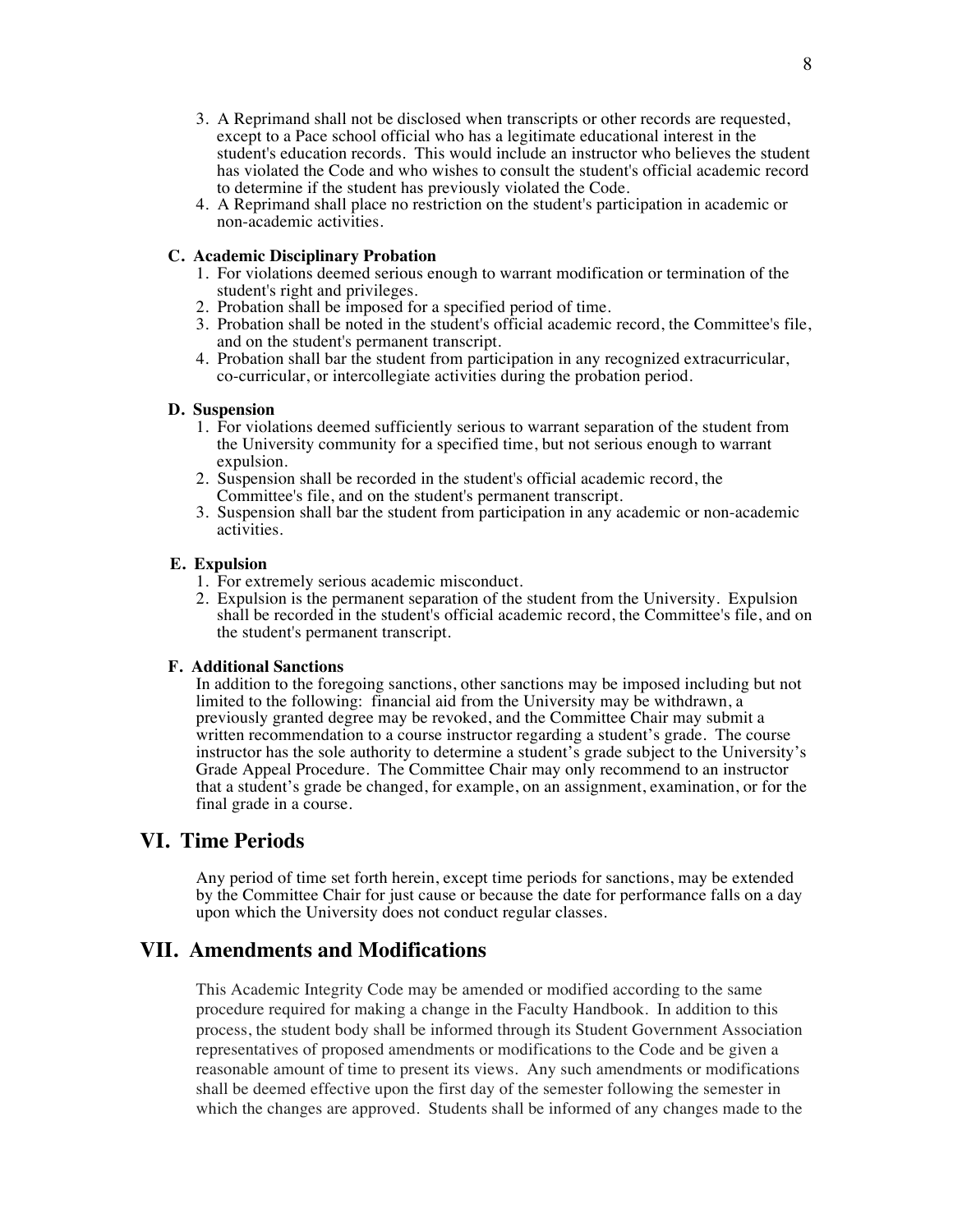Academic Integrity Code and all students are subject to the Academic Integrity Code that is current.

**\_\_\_\_\_\_\_\_\_\_\_\_\_\_\_\_\_\_\_\_\_\_\_\_\_\_\_\_\_\_\_\_**

9